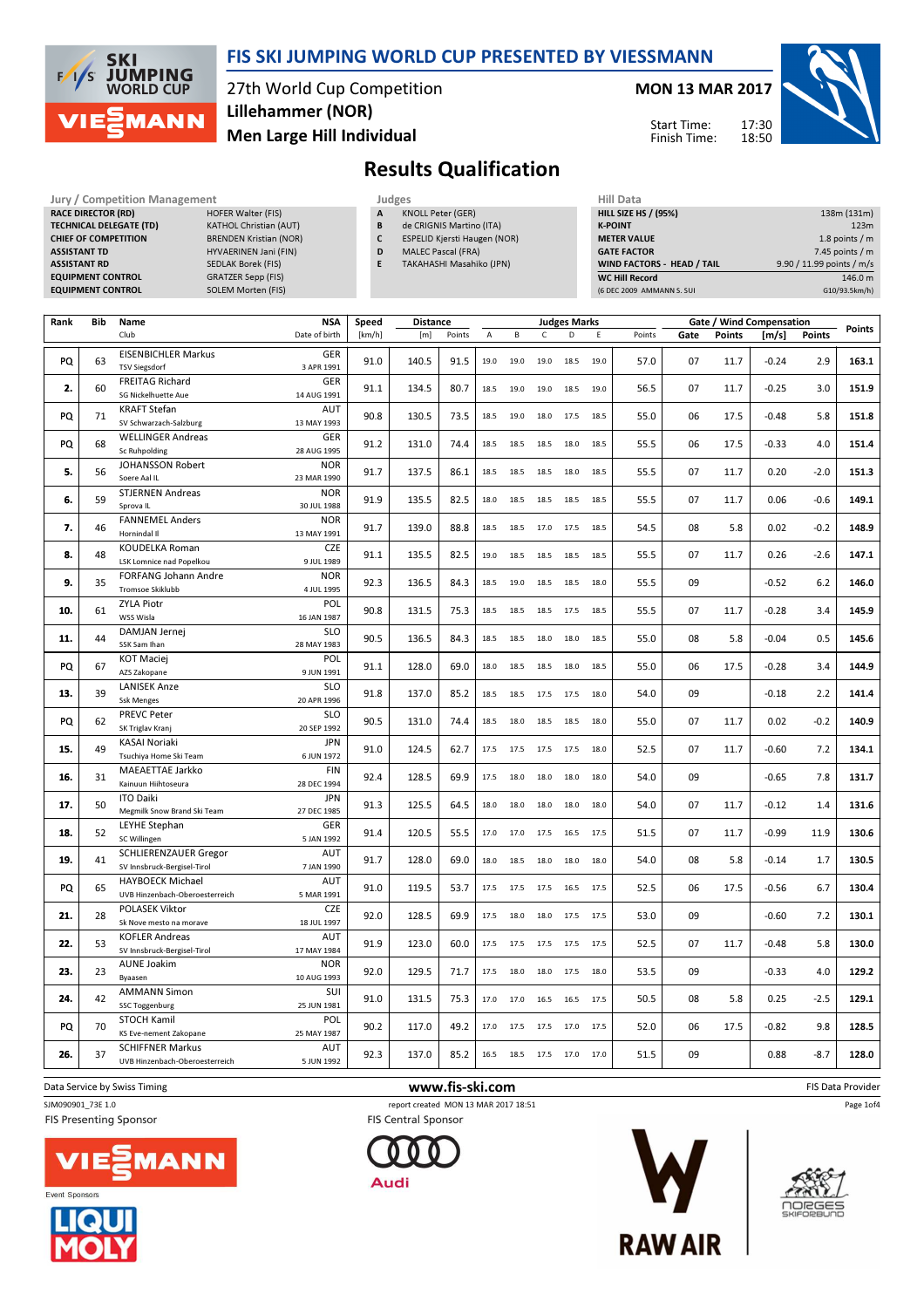

27th World Cup Competition Lillehammer (NOR)

MON 13 MAR 2017

Start Time: Finish Time: 17:30 18:50



Men Large Hill Individual

**SKI<br>JUMPING<br>WORLD CUP** 

**MANN** 

 $F/1/s$ 

Results Qualification

|     | Bib | Name                                                                        | NSA                                      | Speed  | <b>Distance</b> |        |      |                                                        |                | <b>Judges Marks</b> |      |        |      |               | Gate / Wind Compensation |        | Points |
|-----|-----|-----------------------------------------------------------------------------|------------------------------------------|--------|-----------------|--------|------|--------------------------------------------------------|----------------|---------------------|------|--------|------|---------------|--------------------------|--------|--------|
|     |     | Club                                                                        | Date of birth                            | [km/h] | [m]             | Points | Α    | В                                                      | $\mathsf{C}$   | D                   | Ε    | Points | Gate | <b>Points</b> | [m/s]                    | Points |        |
| 27. | 58  | <b>DESCOMBES SEVOIE Vincent</b><br>Douanes - Chamonix                       | <b>FRA</b><br>9 JAN 1984                 | 91.1   | 121.0           | 56.4   | 16.5 | 17.0                                                   | 16.5           | 17.0                | 17.5 | 50.5   | 07   | 11.7          | $-0.76$                  | 9.1    | 127.7  |
| 28. | 26  | ROMASHOV Alexey<br>Saint-Petersburg KOR1                                    | <b>RUS</b><br>29 APR 1992                | 91.9   | 126.5           | 66.3   | 17.5 | 17.5                                                   | 17.5           | 17.5                | 17.5 | 52.5   | 09   |               | $-0.70$                  | 8.4    | 127.2  |
| PQ  | 64  | <b>FETTNER Manuel</b><br>SV Innsbruck-Bergisel-Tirol                        | <b>AUT</b><br>17 JUN 1985                | 90.1   | 119.0           | 52.8   | 17.5 | 17.5                                                   | 18.0           | 16.5                | 17.5 | 52.5   | 06   | 17.5          | $-0.30$                  | 3.6    | 126.4  |
| 30. | 36  | JANDA Jakub<br>Dukla Liberec                                                | CZE<br>27 APR 1978                       | 91.5   | 121.5           | 57.3   | 17.0 |                                                        | 17.5 17.0      | 17.5                | 17.5 | 52.0   | 09   |               | $-1.39$                  | 16.7   | 126.0  |
| 31. | 43  | <b>HULA Stefan</b><br>KS Eve-nement Zakopane                                | POL<br>29 SEP 1986                       | 91.3   | 128.0           | 69.0   | 18.0 | 18.0                                                   | 18.5           | 18.0                | 18.0 | 54.0   | 08   | 5.8           | 0.29                     | $-2.9$ | 125.9  |
| 32. | 22  | SAKUYAMA Kento<br>Kitano Construction Corp. Ski Team                        | <b>JPN</b><br>3 JUL 1990                 | 91.8   | 129.5           | 71.7   | 17.5 | 17.5                                                   | 18.0           | 17.5                | 18.0 | 53.0   | 09   |               | 0.06                     | $-0.6$ | 124.1  |
| PQ  | 66  | PREVC Domen<br>Sk Triglav kranj                                             | <b>SLO</b><br>4 JUN 1999                 | 90.0   | 118.5           | 51.9   | 16.0 | 16.0                                                   | 16.0           | 15.0                | 16.0 | 48.0   | 06   | 17.5          | $-0.50$                  | 6.0    | 123.4  |
| 34. | 47  | <b>TAKEUCHI Taku</b><br>Kitano Construction Corp. Ski Club                  | <b>JPN</b><br>20 MAY 1987                | 91.0   | 121.5           | 57.3   | 17.0 |                                                        | 17.5 17.0 17.0 |                     | 17.5 | 51.5   | 07   | 11.7          | $-0.19$                  | 2.3    | 122.8  |
| 35. | 21  | <b>DESCHWANDEN Gregor</b><br>Horw                                           | SUI<br>27 FEB 1991                       | 91.8   | 125.5           | 64.5   |      | 17.0 17.5 17.0 17.0                                    |                |                     | 17.5 | 51.5   | 09   |               | $-0.47$                  | 5.6    | 121.6  |
| 36. | 25  | <b>HILDE Tom</b><br>Asker Skiklubb                                          | <b>NOR</b><br>22 SEP 1987                | 92.5   | 124.5           | 62.7   |      | 17.0 17.0 17.0 17.0                                    |                |                     | 17.0 | 51.0   | 09   |               | $-0.62$                  | 7.4    | 121.1  |
| 37. | 51  | <b>TEPES Jurij</b><br>SD Dolomiti                                           | <b>SLO</b><br>14 FEB 1989                | 91.3   | 121.0           | 56.4   |      | 17.0 17.0 17.0 16.5                                    |                |                     | 17.5 | 51.0   | 07   | 11.7          | $-0.14$                  | 1.7    | 120.8  |
| 38. | 45  | ZIOBRO Jan<br>WKS Zakopane                                                  | POL<br>24 JUN 1991                       | 91.4   | 125.5           | 64.5   |      | 17.0 17.0 17.5 17.0                                    |                |                     | 17.5 | 51.5   | 08   | 5.8           | 0.15                     | $-1.5$ | 120.3  |
| 39. | 55  | <b>GEIGER Karl</b><br>SC 1906 Oberstdorf                                    | GER<br>11 FEB 1993                       | 91.7   | 120.0           | 54.6   |      | 17.5 17.5                                              | 17.0           | 17.0                | 17.5 | 52.0   | 07   | 11.7          | $-0.04$                  | 0.5    | 118.8  |
| 40. | 11  | PEIER Killian<br>Vallee du Joux                                             | SUI<br>28 MAR 1995                       | 92.4   | 117.5           | 50.1   |      | 17.0 17.5 17.0 17.0                                    |                |                     | 17.0 | 51.0   | 09   |               | $-1.45$                  | 17.4   | 118.5  |
| 41. | 20  | <b>MURANKA Klemens</b><br>TS Wisla Zakopane                                 | POL<br>31 AUG 1994                       | 91.7   | 127.5           | 68.1   | 18.0 | 18.5                                                   | 18.0           | 17.5                | 18.0 | 54.0   | 09   |               | 0.37                     | $-3.7$ | 118.4  |
| 42. | 24  | <b>LARINTO Ville</b><br>Lahden Hiihtoseura                                  | <b>FIN</b><br>11 APR 1990                | 92.5   | 121.0           | 56.4   |      | 16.5 16.5 17.0 16.5                                    |                |                     | 17.5 | 50.0   | 09   |               | $-0.88$                  | 10.5   | 116.9  |
| 43. | 9   | <b>INSAM Alex</b><br>G.S. FIAMME ORO MOENA                                  | <b>ITA</b><br>19 DEC 1997                | 92.4   | 118.0           | 51.0   |      | 16.5 17.5 17.0                                         |                | 16.5                | 17.0 | 50.5   | 09   |               | $-1.25$                  | 15.0   | 116.5  |
| 44. | 15  | NAZAROV Mikhail<br>Moscow RGSH Stolitsa Dinamo                              | <b>RUS</b><br>14 OCT 1994                | 92.1   | 118.5           | 51.9   | 16.5 |                                                        | 16.5 16.5 16.5 |                     | 17.0 | 49.5   | 09   |               | $-1.20$                  | 14.4   | 115.8  |
| 45. | 33  | <b>BICKNER Kevin</b><br>Norge Ski Club                                      | <b>USA</b><br>23 SEP 1996                | 92.4   | 118.0           | 51.0   | 16.5 | 16.5                                                   | 17.0           | 16.5                | 17.0 | 50.0   | 09   |               | $-1.15$                  | 13.8   | 114.8  |
| 46. | 19  | <b>BRESADOLA Davide</b><br>C.S. Esercito                                    | <b>ITA</b><br>10 SEP 1988                | 92.2   | 121.0           | 56.4   | 16.5 | 17.5                                                   | 17.0           | 17.0                | 17.5 | 51.5   | 09   |               | $-0.54$                  | 6.5    | 114.4  |
| 47. | 34  | <b>BOYD-CLOWES Mackenzie</b><br>Altius Nordic Ski Club                      | CAN<br>13 JUL 1991                       | 92.2   | 119.5           | 53.7   | 16.5 | 17.5                                                   | 17.5           | 17.0                | 17.5 | 52.0   | 09   |               | $-0.71$                  | 8.5    | 114.2  |
| 48. | 40  | <b>STURSA Voitech</b><br>Dukla Liberec                                      | <b>CZE</b><br>3 AUG 1995                 | 90.6   | 121.0           | 56.4   | 17.5 | 17.0                                                   | 17.0           | 17.0                | 17.0 | 51.0   | 08   | 5.8           | 0.02                     | $-0.2$ | 113.0  |
| 49. | 38  | <b>WANK Andreas</b><br>SC Hinterzarten                                      | GER<br>18 FEB 1988                       | 92.5   | 123.0           | 60.0   | 17.0 | 17.0                                                   | 17.0           | 17.0                | 17.5 | 51.0   | 09   |               | $-0.16$                  | 1.9    | 112.9  |
| PQ  | 69  | <b>TANDE Daniel Andre</b><br>Kongsberg If                                   | <b>NOR</b><br>24 JAN 1994                | 91.0   | 112.5           | 41.1   | 16.0 | 17.0                                                   | 16.5           | 16.0                | 16.5 | 49.0   | 06   | 17.5          | $-0.34$                  | 4.1    | 111.7  |
|     |     |                                                                             |                                          |        |                 |        |      |                                                        |                |                     |      |        |      |               |                          |        |        |
| 50. | 29  | Not qualified for 1st Round<br><b>SEMENIC Anze</b>                          | <b>SLO</b>                               | 92.3   | 120.0           | 54.6   |      | 16.5 17.0 17.0 16.5 17.5                               |                |                     |      | 50.5   | 09   |               | $-0.63$                  | 7.6    | 112.7  |
| 52. | 8   | <b>NSK TRZIC FMG</b><br><b>DEZMAN Nejc</b>                                  | 1 AUG 1993<br><b>SLO</b>                 | 92.4   | 114.0           | 43.8   |      | 16.5 17.0 16.5 16.0 17.0                               |                |                     |      | 50.0   | 09   |               | $-1.00$                  | 12.0   | 105.8  |
| 53. | 54  | SK Triglav Kranj<br><b>KUBACKI Dawid</b>                                    | 7 DEC 1992<br>POL                        | 91.8   | 108.0           | 33.0   |      | $16.0 \qquad 16.5 \qquad 16.5 \qquad 16.0 \qquad 16.5$ |                |                     |      | 49.0   | 07   | 11.7          | $-0.79$                  | 9.5    | 103.2  |
| 54. | 30  | TS Wisla Zakopane<br>KOBAYASHI Junshiro                                     | 12 MAR 1990<br><b>JPN</b>                | 91.9   | 113.0           | 42.0   |      | 16.5 17.0 17.0 16.5 17.0                               |                |                     |      | 50.5   | 09   |               | $-0.77$                  | 9.2    | 101.7  |
| 55. | 5   | Megmilk Snow Brand Ski Team<br><b>BAZHENOV Aleksandr</b><br>Zdushor ZVS CSP | 11 JUN 1991<br><b>RUS</b><br>13 JUL 1995 | 91.9   | 109.0           | 34.8   |      | $16.0 \qquad 16.5 \qquad 16.5 \qquad 16.5 \qquad 16.0$ |                |                     |      | 49.0   | 09   |               | $-1.43$                  | 17.1   | 100.9  |
|     |     |                                                                             |                                          |        |                 |        |      |                                                        |                |                     |      |        |      |               |                          |        |        |

SJM090901\_73E 1.0 report created MON 13 MAR 2017 18:51

**FIS Presenting Sponsor** 







**FIS Central Sponsor** 





Data Service by Swiss Timing **EXECUTE:** The Same of the WWW.fis-ski.com **EXECUTE:** FIS Data Provider Page 2of4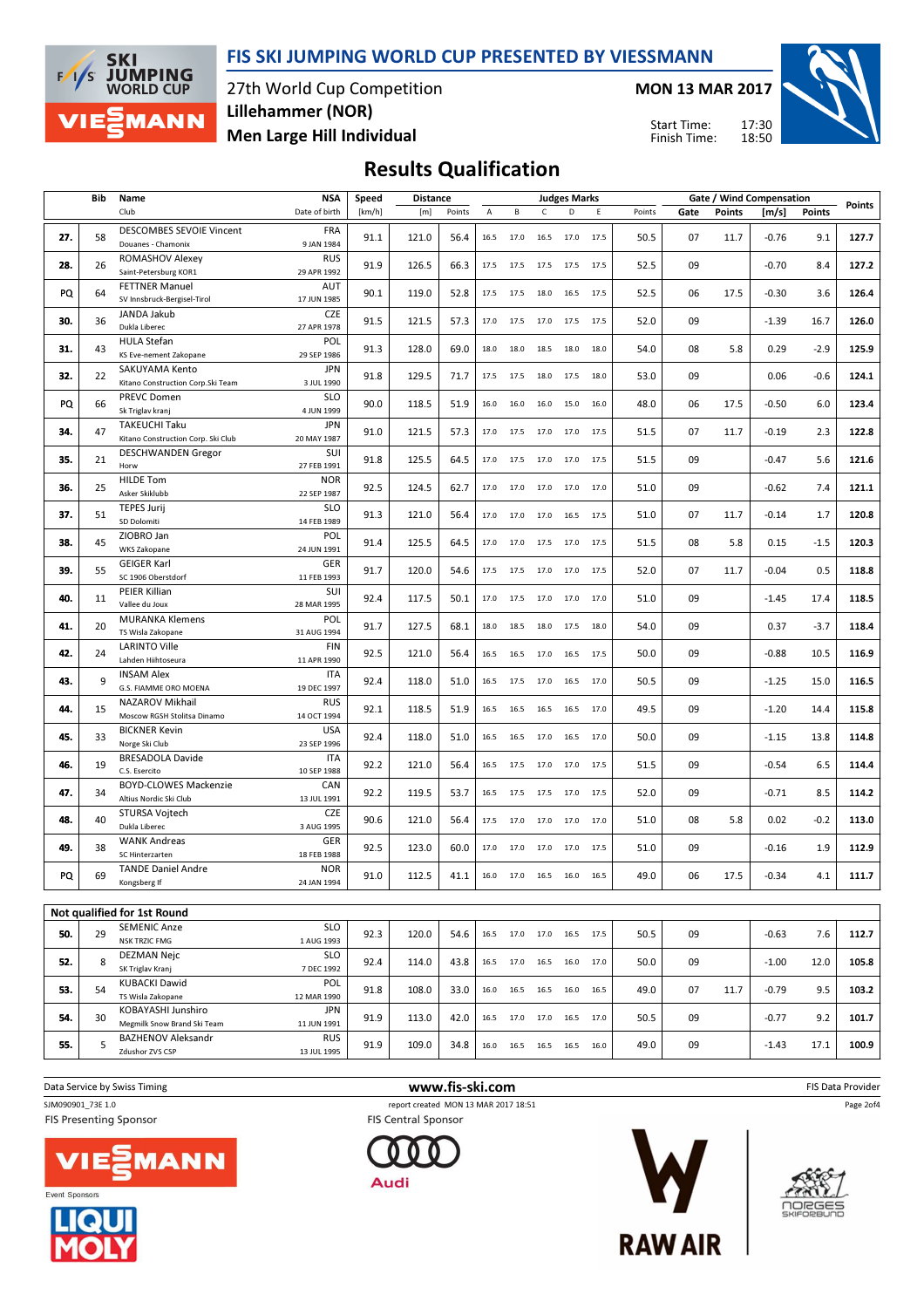FIS SKI JUMPING WORLD CUP PRESENTED BY VIESSMANN

27th World Cup Competition Lillehammer (NOR)

Men Large Hill Individual

MON 13 MAR 2017

Start Time: Finish Time: 17:30 18:50



# Results Qualification

|     | <b>Bib</b>          | Name                                                         | <b>NSA</b>                | Speed            | <b>Distance</b> |        |                |           |              | <b>Judges Marks</b> |      |        | Gate / Wind Compensation |               |         |               |               |  |
|-----|---------------------|--------------------------------------------------------------|---------------------------|------------------|-----------------|--------|----------------|-----------|--------------|---------------------|------|--------|--------------------------|---------------|---------|---------------|---------------|--|
|     |                     | Club                                                         | Date of birth             | [km/h]           | [m]             | Points | $\overline{A}$ | B         | $\mathsf{C}$ | D                   | F    | Points | Gate                     | <b>Points</b> | [m/s]   | <b>Points</b> | <b>Points</b> |  |
|     |                     |                                                              |                           |                  |                 |        |                |           |              |                     |      |        |                          |               |         |               |               |  |
| 56. | 57                  | <b>KLIMOV Evgeniy</b><br>GBU TSTOVS Moskovskaya oblast Ski s | <b>RUS</b><br>3 FEB 1994  | 91.2             | 108.0           | 33.0   | 16.5           | 17.0      | 16.5         | 16.0                | 16.5 | 49.5   | 07                       | 11.7          | $-0.37$ | 4.4           | 98.6          |  |
|     |                     | <b>IPCIOGLU Fatih Arda</b>                                   | <b>TUR</b>                |                  |                 |        |                |           |              |                     |      |        |                          |               |         |               |               |  |
| 57. | 12                  | Tuerkiye Kayak Federasyonu                                   | 28 SEP 1997               | 92.1             | 109.0           | 34.8   | 16.5           | 16.0      | 16.5         | 16.0                | 16.0 | 48.5   | 09                       |               | $-1.01$ | 12.1          | 95.4          |  |
|     |                     | <b>ZHAPAROV Marat</b>                                        | KAZ                       |                  |                 |        |                |           |              |                     |      |        |                          |               |         |               |               |  |
| 58. | 16                  | Ski Club VKO                                                 | 25 AUG 1985               | 92.2             | 109.0           | 34.8   | 16.0           | 16.5      | 16.5         | 16.0                | 16.5 | 49.0   | 09                       |               | $-0.90$ | 10.8          | 94.6          |  |
|     |                     | RHOADS William                                               | <b>USA</b>                |                  |                 |        |                |           |              |                     |      |        |                          |               |         |               |               |  |
| 59. | 14                  | <b>UOP Sports Clubs</b>                                      | 8 JUN 1995                | 92.0             | 106.5           | 30.3   | 16.0           | 16.5      | 16.5         | 16.0                | 16.5 | 49.0   | 09                       |               | $-0.82$ | 9.8           | 89.1          |  |
|     |                     | <b>COLLOREDO Sebastian</b>                                   | <b>ITA</b>                |                  |                 |        |                |           |              |                     |      |        |                          |               |         |               |               |  |
| 60. | 32                  | <b>GRUPPO SCIATORI FIAMME GIALLE</b>                         | 9 SEP 1987                | 91.6             | 109.5           | 35.7   | 16.0           | 17.0 16.5 |              | 16.5                | 16.0 | 49.0   | 09                       |               | $-0.33$ | 4.0           | 88.7          |  |
|     |                     | <b>GLASDER Michael</b>                                       | <b>USA</b>                |                  |                 |        |                |           |              |                     |      |        |                          |               |         |               |               |  |
| 61. | 18                  | Norge Ski Club                                               | 27 MAR 1989               | 92.4             | 107.5           | 32.1   | 15.0           | 16.0      | 16.5         | 16.0                | 14.5 | 47.0   | 09                       |               | $-0.54$ | 6.5           | 85.6          |  |
| 62. | 3                   | <b>AALTO Antti</b>                                           | <b>FIN</b>                | 92.5             | 100.5           | 19.5   | 15.5           |           |              |                     |      | 47.0   | 09                       |               | $-1.20$ | 14.4          | 80.9          |  |
|     |                     | Kiteen Urheilijat                                            | 2 APR 1995                |                  |                 |        |                | 16.0      | 16.0         | 15.5                | 15.0 |        |                          |               |         |               |               |  |
| 63. | 4                   | <b>LARSON Casey</b>                                          | <b>USA</b>                | 92.3             | 100.0           | 18.6   | 15.0           | 16.0      | 16.5         | 15.0                | 14.5 | 46.0   | 09                       |               | $-0.98$ | 11.7          | 76.3          |  |
|     |                     | Norge Ski Club                                               | 16 DEC 1998               |                  |                 |        |                |           |              |                     |      |        |                          |               |         |               |               |  |
| 64. | 10                  | <b>TKACHENKO Sergey</b>                                      | KAZ                       | 92.1             | 98.5            | 15.9   | 14.5           | 15.0      | 14.5         | 15.0                | 14.0 | 44.0   | 09                       |               | $-1.15$ | 13.8          | 73.7          |  |
|     |                     | Ski Club VKO                                                 | 8 JUN 1999                |                  |                 |        |                |           |              |                     |      |        |                          |               |         |               |               |  |
| 65. | $\overline{2}$      | <b>SCHULER Andreas</b>                                       | SUI                       | 92.0             | 94.0            | 7.8    | 16.0           | 15.5      | 16.0         | 15.5                | 15.0 | 47.0   | 09                       |               | $-1.34$ | 16.1          | 70.9          |  |
|     |                     | Einsiedeln                                                   | 30 DEC 1995               |                  |                 |        |                |           |              |                     |      |        |                          |               |         |               |               |  |
| 66. | 6                   | <b>DELLASEGA Roberto</b>                                     | <b>ITA</b>                | 92.2             | 92.0            | 4.2    | 15.5           | 16.0      | 16.0         | 15.5                | 14.0 | 47.0   | 09                       |               | $-1.51$ | 18.1          | 69.3          |  |
|     |                     | <b>GRUPPO SCIATORI FIAMME GIALLE</b>                         | 15 JUN 1990               |                  |                 |        |                |           |              |                     |      |        |                          |               |         |               |               |  |
| 67. | 13                  | <b>KARPENKO Nikolay</b>                                      | KAZ                       | 92.3             | 92.0            | 4.2    | 15.5           | 16.0      | 16.0         | 15.5                | 15.0 | 47.0   | 09                       |               | $-1.46$ | 17.5          | 68.7          |  |
|     |                     | Dinamo<br><b>NURMSALU Kaarel</b>                             | 10 AUG 1981<br><b>EST</b> |                  |                 |        |                |           |              |                     |      |        |                          |               |         |               |               |  |
| 68. | 17                  | Skiclub Telemark                                             | 30 APR 1991               | 92.6             | 95.0            | 9.6    | 14.0           | 14.0 14.5 |              | 14.0                | 14.0 | 42.0   | 09                       |               | $-1.35$ | 16.2          | 67.8          |  |
|     |                     | <b>MUMINOV Sabirzhan</b>                                     | KAZ                       |                  |                 |        |                |           |              |                     |      |        |                          |               |         |               |               |  |
| 69. | $\mathbf{1}$        | Almaty                                                       | 16 APR 1994               | 92.1             | 93.0            | 6.0    | 15.5           | 15.5      | 15.5         | 15.5                | 15.0 | 46.5   | 09                       |               | $-0.88$ | 10.5          | 63.0          |  |
|     |                     |                                                              |                           |                  |                 |        |                |           |              |                     |      |        |                          |               |         |               |               |  |
|     |                     |                                                              |                           |                  |                 |        |                |           |              |                     |      |        |                          |               |         |               |               |  |
|     | <b>Disqualified</b> |                                                              |                           |                  |                 |        |                |           |              |                     |      |        |                          |               |         |               |               |  |
|     | $\overline{7}$      | KOBAYASHI Ryoyu                                              | <b>JPN</b>                | SCE <sub>4</sub> |                 |        |                |           |              |                     |      |        |                          |               |         |               |               |  |
|     | 27                  | <b>VANCURA Tomas</b>                                         | <b>CZE</b>                | SCE <sub>4</sub> |                 |        |                |           |              |                     |      |        |                          |               |         |               |               |  |

SCE 4 : SUIT

**SKI** 

 $F/1/s$ 

**JUMPING**<br>WORLD CUP

MANN

**FIS Presenting Sponsor** 





Data Service by Swiss Timing **EXECUTE:** The Same of the WWW.fis-ski.com **EXECUTE:** FIS Data Provider

SJM090901\_73E 1.0 report created MON 13 MAR 2017 18:51 **FIS Central Sponsor** 







OORGES

Page 3of4